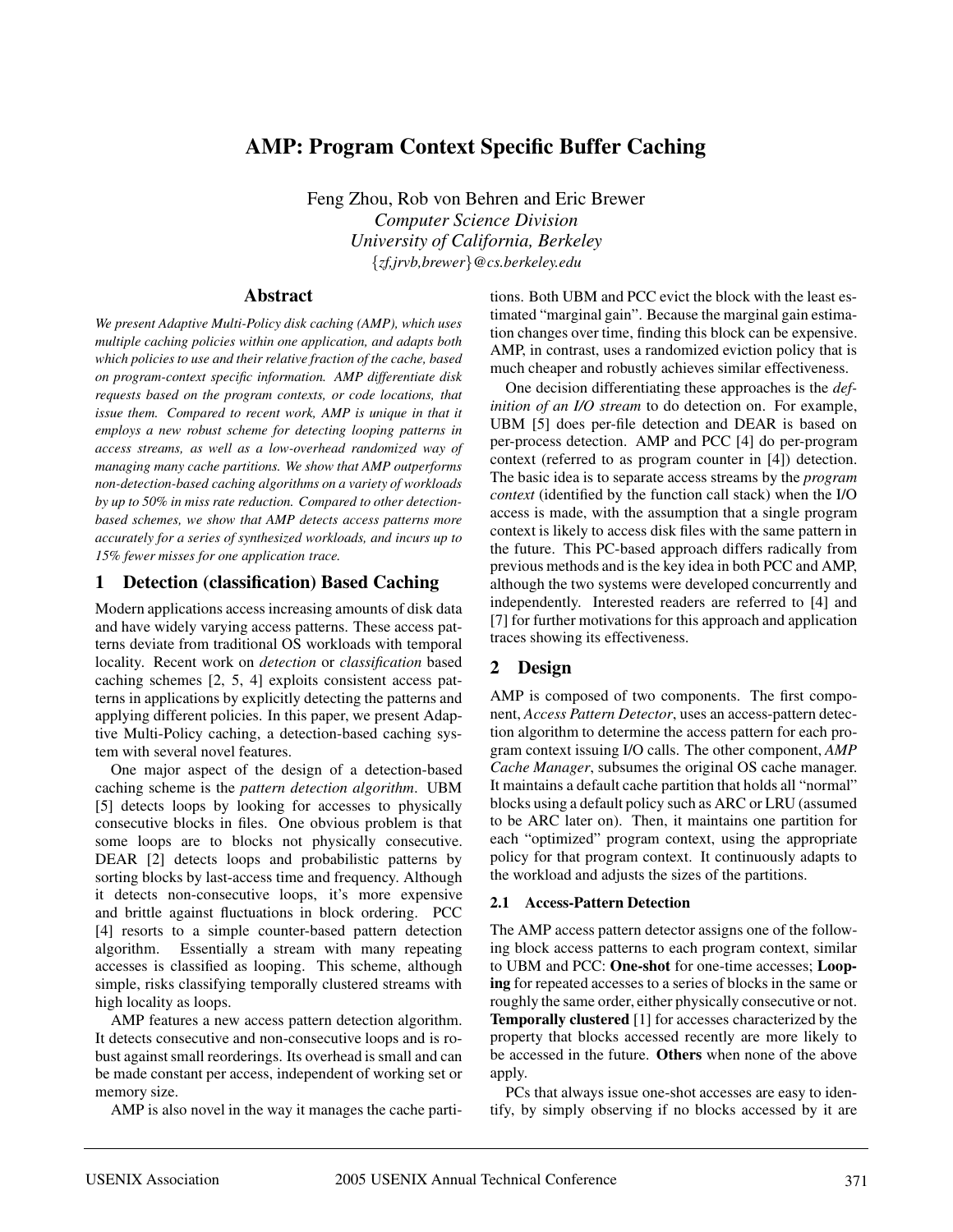accessed again. The other patterns are distinguished based on a metric we call *average reference recency*. The intuition is that if a sequence is temporally clustered, then the more recently a block was accessed, the more likely it is to be accessed again. The exact contrary holds for looping sequences. Hence, one way to distinguish these access patterns is to measure the *recency* of blocks accessed. Concretely, we measure this *reference recency* of an access by looking at the *relative position* of the previous appearance of the same block in the list of all previously accessed blocks, ordered by their last reference time.

Formally, for the *i*-th access in a sequence, we let  $L_i$  be the list of all previously accessed blocks, ordered from the oldest to the most recent by their last access time. Note that each block only appears in  $L_i$  at most once, at its position of last access. Thus if the access string is [4 2 3 1 2 3], with time increasing to the right, we have  $L_6 = \{4, 3, 1, 2\}$ , and  $L_7 = \{4, 1, 2, 3\}$ , although we don't yet know the seventh block. Let the length of the list be  $|L_i|$ , and the position of the block of interest be  $p_i$ , with the oldest position being 0 and newest position being  $|L_i| - 1$ .

Define the *reference recency*  $R_i$  of the *i*-th access as:

$$
R_i = \begin{cases} p_i/(|L_i| - 1), & |L_i| > 1\\ 0.5, & |L_i| = 1\\ \bot, & \text{undefined for first access} \end{cases}
$$

Then the *average reference recency*  $\bar{R}$  of the whole string is simply the average of all defined  $R_i$ .

**Example 1.** Consider looping access string [1 2 3 1 2 3]. For the second access to block 1,  $i = 4$  and  $L_4 = \{1 \ 2 \}$ 3}. Thus  $p_4 = 0$ ,  $R_4 = \frac{0}{3-1} = 0$ . Also  $L_5 = \{2, 3, 1\}$ and  $p_5 = 0$ , and thus  $R_5 = 0$ . Similarly,  $R_6 = 0$  too, and in fact any pure looping pattern will have  $R_i = 0$  and thus  $R = 0$ . **Example 2.** Consider temporally clustered string [1 2 3 4 4 3 4 5 6 5 6]. With the calculations omitted, we get  $R = 0.79$ .

In general, for pure loop sequences such as example 1,  $\bar{R}$ =0. For highly temporally clustered sequences  $\bar{R}$  is close to 1. It is also easy to see a uniformly random access sequence has  $\bar{R} = 0.5$ . In this sense, the *average reference recency* metric provides a measure of the correlation between recency and future accesses. If  $\overline{R} > 0.5$ , recently accessed blocks are more likely than average to be accessed in the near future, vice versa.

The  $R$  values can be estimated either continuously, updating results as each I/O request is issued, or periodically, in a record-then-compute fashion. A continuous detector using exponential moving average of  $R$  values as  $R$  instead of the definition above can respond faster to changes in workload. In contrast, the periodical one can be easier to implement, because it could be done at user-level and needs less interaction with the cache manager.

The pattern detector categorizes all contexts with  $R < T$ as having looping patterns, where  $T$  is an adjustable threshold. We found  $T = 0.4$  to be a good value in experiments. The  $\bar{R}$  metric is quite robust against small permutations

of accesses. For example, the relative position of a block changes very little if access to it is exchanged with the access before or after it.

**Block sampling.** It is easy to see that the cost of computing  $\overline{R}$  per access is  $O(|L|)$ . This calculation could hence become rather expensive for PCs accessing a large number of blocks. Sampling can be applied to reduce this cost. A quick calculation reveals that by sampling  $1/m$  pages, the total overhead could be reduced to roughly  $1/m^2$  of the original. We could also adapt the sampling rate such that  $|L|$ is bounded, thus limits the per-access overhead to a constant upper-bound. For details, see [7].

#### **2.2 Low-overhead Partitioned Cache Management**

The *Cache Manager* manages the cache according to the access pattern of each program context. AMP bases cache partition sizing decisions marginal gain estimation [5]. However, it differs from previous work in the way marginal gains are used. Both UBM and PCC evict from the partition with the smallest estimated marginal gain when a free block is needed. Unfortunately, finding this block can be expensive. Moreover, gain estimations are often inaccurate and delayed, which may lead to a large number of wrong evictions and overcorrections. AMP avoids these problems by using a *randomized* eviction policy and allowing cache partitions compete for new blocks. When a cache miss occurs, AMP forces some *other* randomly chosen partition to evict a page to free memory for the new page. This serves to increase the size of each partition proportional to it's marginal gain; over time the partition sizes move towards a balance of equal marginal gain. This achieves the same local optimum as previous approaches but with far lower overhead.

The actual adaptation algorithm is briefly as follows (See [7] for complete specification and justification). When a cache miss happens, a free block is allocated if one is available. Otherwise, an occupied block needs to be evicted. If the missed block is in the ghost queues of ARC ( $B1$  and  $B2$ ) in [6]), a block from a random MRU partition is evicted. If instead the access is from a looping context, we evict from a random partition with probability *arc ghost len*/*loop size*i, where *arc ghost len* is the length of the ghost queues of the ARC partition and *loop\_size*<sub>i</sub> is the estimated number of blocks in every loop of the missed MRU partition. Otherwise, we just evict the MRU block of the missed partition.

### **2.3 Linux Implementation**

We have implemented AMP for Linux 2.6.8.1. The program contexts are identified by walking the user-level stack and hashing together function return addresses. The AMP cache manager is implemented by extending the Linux buffer cache, called *page cache*. The fact that buffer caching is tightly integrated into the virtual memory system in Linux poses some challenge to the implementation, as discussed in [7]. The pattern detector is implemented at user-level and operates periodically. It calls upon a kernel trace collector periodically to collect sampled disk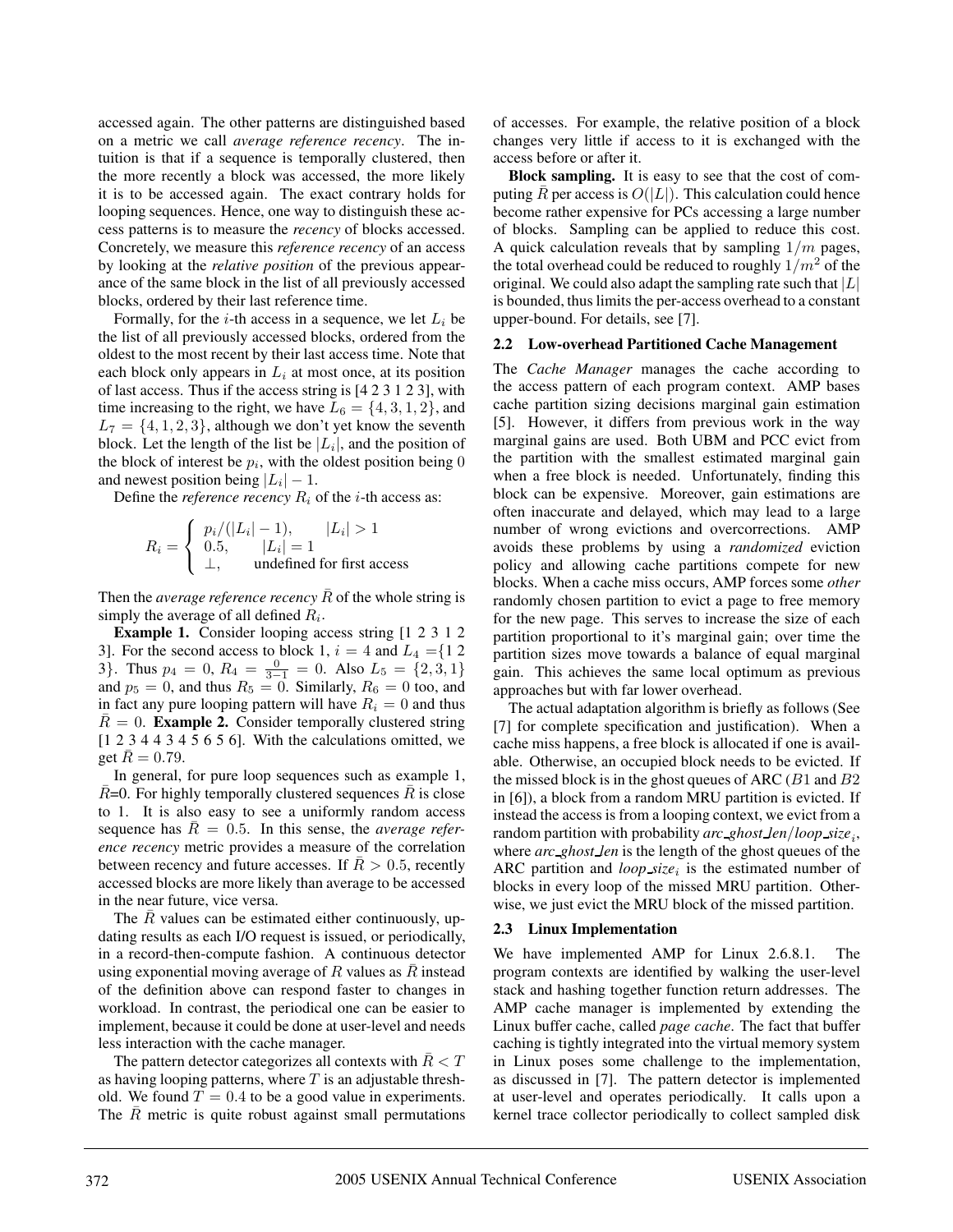

| Stream | AMP(R)          | <b>DEAR</b> | <b>PCC</b> |
|--------|-----------------|-------------|------------|
| a      | other $(0.755)$ | other       | loop       |
| h      | loop(0.001)     | loop        | loop       |
| C      | loop (0.347)    | other       | loop       |
| d      | other $(0.617)$ | other       | loop       |
| e      | loop $(0.008)$  | loop        | loop       |
|        | loop(0.010)     | other       | other      |
| g      | other $(0.513)$ | other       | loop       |

Table 1: Access pattern detection results of streams in Figure 1. *Incorrect* results are underlined.

I/O trace, along with corresponding program context information. The detection results are fed back to the kernel using the /proc file system interface.

## **3 Evaluation**

## **3.1 Detection Scheme**

We compared the AMP access detection scheme to DEAR[2] and PCC[4] using simulation. We implemented these based on the specifications in [2] and [4], respectively. All schemes work well for detecting pure looping patterns. Therefore we focus our experiments on accesses with patterns but, more importantly, irregularities. We synthesize several such access streams, as shown in Figure 1. Each stream accesses blocks numbered from 1-100. (a) shows temporally clustered accesses slowly moving through a file. (b) is pure loops and (c) is loops with each block moved around randomly (expected distance 0.5). (d) is temporally clustered with local loops. (e) and (f) are loops in which a block is accessed again with probability 0.6 and 0.5 respectively. (g) is uniformly random. The MRU and LRU hit rates in Figure 1 clearly indicate the best caching policy for each stream. Detection results of the algorithms are shown in Table 1.

Table 1 shows that AMP detects the correct pattern each time. DEAR detects the correct patterns except for (c) and (f). The DEAR scheme requires two parameters, *detection interval* and *group size*. We set the detection interval to half of the stream length, so that DEAR does a single detection over the whole stream. Group size is set to 10. DEAR is quite sensitive to changes in the stream. For example, both (b)(c) and (e)(f) are pairs of similar streams. However DEAR succeeds for one but fails for the other in both cases. As discussed in section 1, the PCC detection scheme tends to mix locality with looping. Here it misclassifies three

non-loop streams as loops. Actually it detects the highly temporally clustered stream (a) as looping.

### **3.2 Caching Performance**

We used trace-driven simulation to study caching performance of AMP. Only a subset of our results are shown here; our full results are presented in [7]. All traces were collected on a 2.4 GHz Pentium 4 Xeon PC server using the tracing functionality of our AMP implementation. One difficulty we encountered was that [4] does not does not contain a detailed specification of PCC's partitioned cache manager. Hence, we implemented the PCC pattern detection algorithm and used AMP's cache management module. We believe this gives a fair evaluation of the detection algorithm because it should be orthogonal to the cache management algorithm. We call this hybrid scheme PCC\*.

Figure 2 shows results for using cscope to look up 5 symbols in the index (sized 106MB) of Linux kernel source code. Because cscope does big looping accesses to the index file, DEAR, PCC\* and AMP all perform similarly and much better than LRU and ARC, which see no improvement until the cache is large enough to hold the whole index file.

The trace *scan* (Figure 3) shows a pathological case for PCC\*. In this trace, a test program walks the Linux kernel source once and reads each file three times. These "small loops" are classified as "loop" by PCC and MRU is used. AMP classifies these as "temporally clustered" because more recent blocks get accessed. Figure 3 shows that PCC\* performs much worse than all others, including LRU.

Figure 4 shows performance while building the Linux kernel. Since the accesses in this trace show a high degree of locality and include many small loops, detection based methods would cannot improve things by applying MRU. In reality, PCC\* and DEAR show degradation compared to LRU/ARC. PCC classifies some "small loop" contexts as loops and loses hits. AMP detects these correctly and shows slight improvements over LRU and ARC.

Our final simulation test was of DBT3 [3], an opensource implementation of the commercial TPC-H database benchmark. This a relatively large trace. The whole database is about 4GB, with each query against a large portion of the database. It is run on PostgreSQL 7.4.2. We ran only 16 of the 22 queries because the other 6 take too long to finish (hours to days) due to known issues